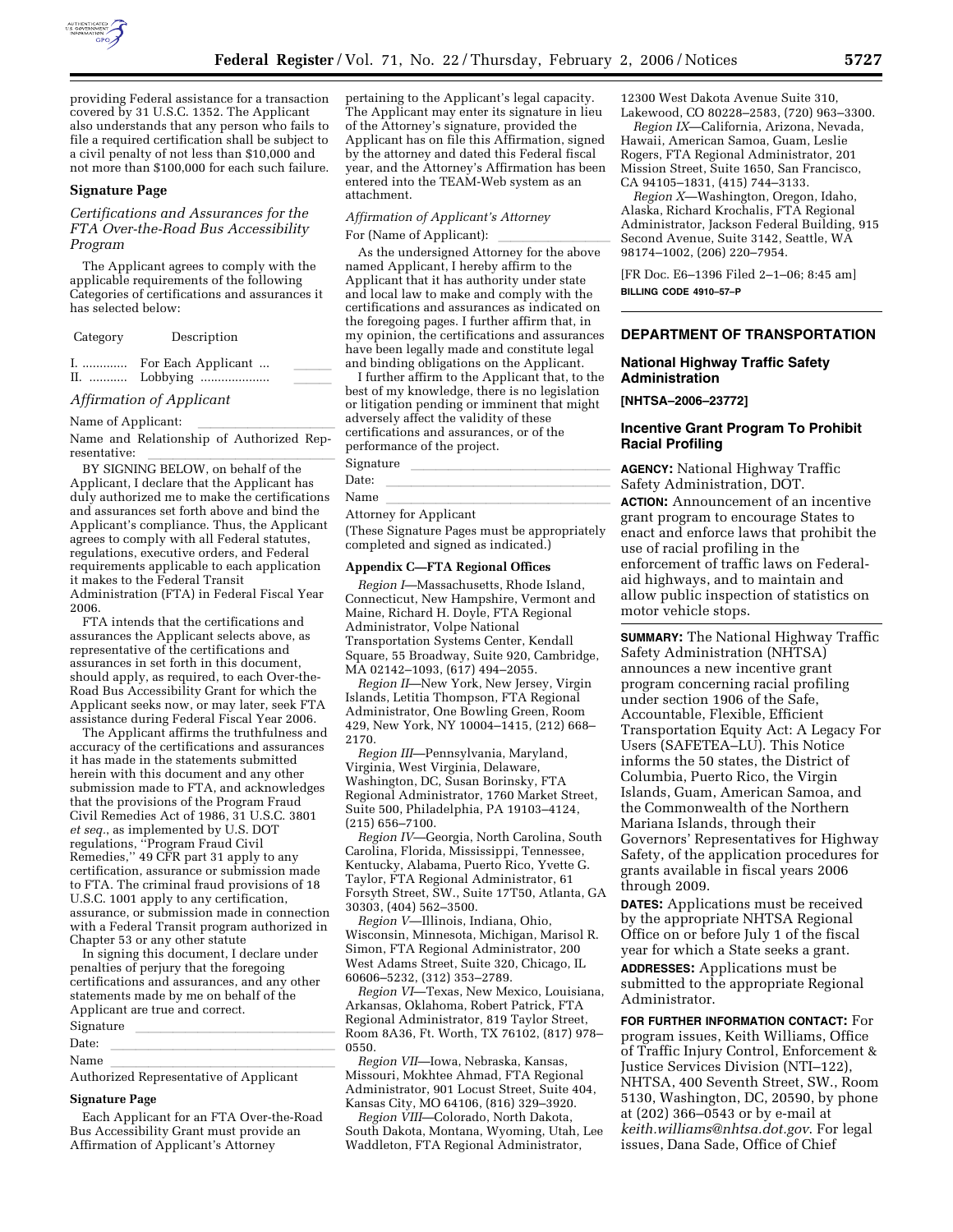Counsel, NCC–113, NHTSA, 400 Seventh Street, SW., Room 5219, Washington, DC 20590, by phone at (202) 366–1834 or by e-mail at *dana.sade@nhtsa.dot.gov*.

#### **SUPPLEMENTARY INFORMATION:**

# **Background**

Section 1906 of the Safe, Accountable, Flexible, Efficient Transportation Equity Act: A Legacy For Users (SAFETEA–LU) establishes an incentive grant program to prohibit racial profiling (''the Section 1906 Program''). The purpose of the grant program is to encourage States to enact and enforce laws that prohibit the use of racial profiling in traffic law enforcement and to maintain and allow public inspection of statistical information regarding the race and ethnicity of the driver and any passengers for each motor vehicle stop in the State. Section 1906 authorizes \$7.5 million in funding each year from FY 2006 through FY 2009.<sup>1</sup> The Section 1906 Grant Program is set forth in an uncodified footnote to 23 U.S.C. 402.

Today's Notice solicits applications for grants under this program. States qualifying for a grant will receive an amount determined by multiplying the amount available for awards under the section 1906 Program in a fiscal year by the ratio that the funds apportioned to the State under section 402 for that fiscal year bears to the funds apportioned to all eligible States under section 402 for that fiscal year, up to a maximum award of 5 percent of the amount made available to carry out section 1906 in that fiscal year. SAFETEA–LU provides that a State may not receive a grant for more than 2 fiscal years if it is qualifying for the grant only by providing assurances to the Secretary that it is undertaking activities to comply, rather than by enacting a complying law.

#### **Definitions**

As provided in section 1906— *Racial Profiling* means use by a State or local law enforcement officer of the race or ethnicity of a driver or passenger to any degree in making routine or spontaneous law enforcement decisions, such as ordinary traffic stops on Federal-aid highways.<sup>2</sup> As limited by

2Use of the term ''Federal-aid highway'' is governed by Chapter 1 of Title 23, which defines

section 1906, this term does not include the manner in which a State or local law enforcement officer considers race or ethnicity when trustworthy, relevant, location-specific and timely information links persons of a particular race or ethnicity to an identified criminal incident, scheme or organization.

*Statistical Information on Traffic Stops* and *Traffic Stop Data* mean information on the race and ethnicity of the driver and any passengers for each motor vehicle stop made by a State or local law enforcement officer on a Federal-aid highway.

#### **Requirements To Receive a Grant**

SAFETEA–LU provides that a State may qualify for a grant under the Section 1906 Program in one of two ways: (a) By enacting and enforcing a law that prohibits the use of racial profiling in the enforcement of State laws regulating the use of Federal-aid highways *and* maintaining and allowing public inspection of statistical information on the race and ethnicity of the driver and any passengers for each such motor vehicle stop made by a law enforcement officer on a Federal-aid highway (a "Law State"); or (b) by providing satisfactory assurances to the Secretary that the State is undertaking activities to prohibit racial profiling *and*  to maintain and provide public access to data on the race and ethnicity of the driver and passengers for each motor vehicle stop made by a law enforcement officer on a Federal-aid highway (an ''Assurances State''). A State may not receive a grant for more than two fiscal years if it is qualifying for the grant as an Assurances State.

#### **Eligibility**

The 50 states, the District of Columbia, Puerto Rico, the Virgin Islands, Guam, American Samoa, and the Commonwealth of the Northern Mariana Islands are eligible to apply for grants under the section 1906 grant program.

#### **Application Procedures**

To apply for grant funds in a fiscal year, a Law State must submit the certification required by Appendix 1 and an Assurances State must submit the certification required by Appendix 2, signed by the Governor's Representative for Highway Safety, to the appropriate NHTSA Regional Administrator no later than July 1 of the fiscal year.

# **Award Notification**

NHTSA will review the information referenced in each State's Certification for compliance with section 1906 and notify qualifying States in writing of grant awards.

#### **Eligible Uses of Grant Funds**

As prescribed by SAFETEA–LU— Law States may use section 1906 grant funds for:

 $\circ$  Collecting and maintaining data on traffic stops;

 $\circ$  Evaluating the results of such data; and

 $\circ$  Developing and implementing programs to reduce the occurrence of racial profiling, including programs to train law enforcement officers.

Assurances States may use section 1906 grant funds for:

 $\circ$  Funding activities to prohibit racial profiling in the enforcement of State laws regulating the use of Federal-aid highways;

 $\degree$  Collecting, maintaining and providing public access to traffic stop data;

 $\circ$  Evaluating the results of such data; and

 $\circ$  Developing and implementing programs to reduce the occurrence of racial profiling, including programs to train law enforcement officers.

## **Financial Accounting and Administration**

Within 30 days after notification of award, but in no event later than September 12, a State must submit electronically to the agency a program cost summary (HS Form 217) obligating the funds to the Section 1906 Program. Submission of the program cost summary is necessary to ensure proper accounting for federal funds and is a precondition to receiving grant funds. The Federal share of programs funded under this section shall not exceed 80 percent.

#### **Reporting Requirements**

Each fiscal year until all section 1906 grant funds are expended, States should carefully document how they intend to use the funds in the Highway Safety Plan they submit pursuant to 23 U.S.C. 402 (or in an amendment to that plan) and detail the program activities accomplished in the Annual Report they submit pursuant to 23 CFR 1200.33.

#### **Appendix 1: Racial Profiling Incentive Grant**

*Law State Certification* 

State (or Commonwealth):<br>Fiscal Year: Fiscal Year: lletter and the settlem in the settlem in the settlem in the settlem in the settlem in the settle<br>I hereby certify that:

(1) the State's law prohibiting racial profiling, available at

<sup>1</sup>Congress actually authorized the section 1906 grant program for 5 years from FY 2005 through FY 2009. However, grant funds authorized under the section 1906 Program did not become available to DOT until too late into in FY 2005 to make awards during that fiscal year. The \$7.5 million authorized for FY 2005 grants remains available and will be added to the amount available for grant awards in FY 2006, the first year in which grants will be awarded under this program.

it as a highway eligible for assistance under Chapter 1 other than a highway classified as a local road or rural minor collector (*i.e.*, all public roads except local and minor rural roads).